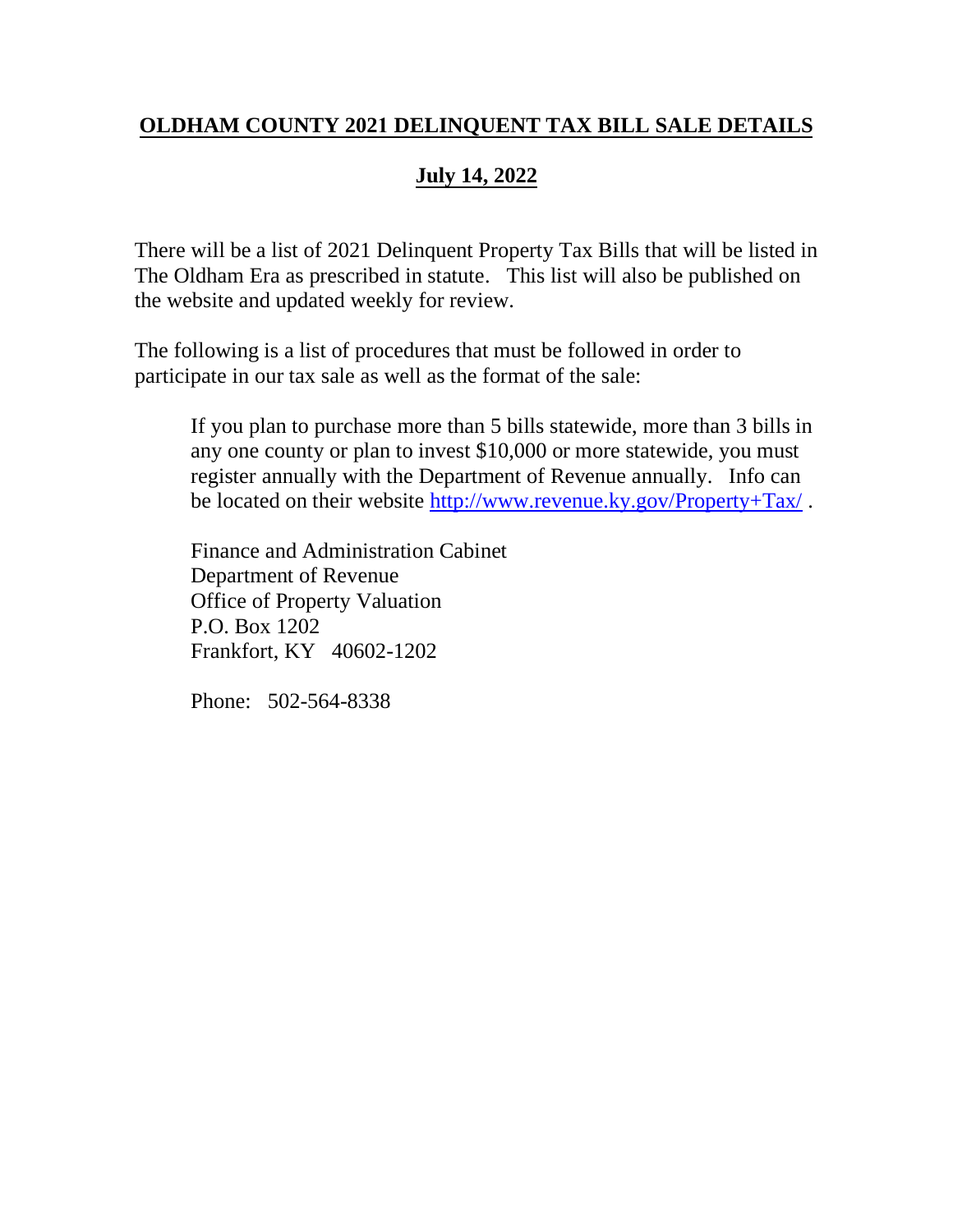(continued)

To participate in the Lottery Sale, you must also register with the Oldham County Clerk at least 10 days in advance of the sale. The sale date is July 14, 2022 and will begin at 9:00 a.m. EDT. **ALL PARTICIPANTS MUST BE PRESENT FOR THE DRAWING**. The location of the drawing and sale will be in the Oldham County Fiscal Court Room located on the 2<sup>nd</sup> floor in the Oldham County Fiscal Court Bldg, LaGrange, KY.

- The *non-refundable* fee for this registration is \$10.00 per bill up to a maximum of *\$250.00* for the Lottery Sale or *\$5.00* per bill up to a maximum of *\$250.00* for the Priority Sale discussed below. The most anyone will pay for participating in both sales is *\$250.00*
- You must sign and complete the Registration Form located on the website
- You must complete an affidavit affirming (provided on the Registration Form) that the purchaser is not related to any other individual or entity that will be participating in the sale. The affidavit must be notarized. If the purchaser is an entity, the purchaser shall provide the name of a contact person who can be reached at the address and phone number provided.
- Each entity participating in the sale must have a separate representative.
- You must provide a copy of your registration certificate from the Department of Revenue.
- Registration/Affidavit forms and fee may be made in person or mailed to Oldham County Clerk 100 W. Jefferson St. Suite #1 LaGrange, KY 40031 **In order to be eligible for the 2021 Delinquent Tax Sale, all forms, fees and bill lists must be received in the Clerk's Office in LaGrange by July 1, 2022. All lists must reflect July 2022 payoff amounts.**

**PURCHASE PROCESS FOR 3RD PARTY PURCHASERS WITH PRIOR YEAR CERTIFICATES**

Ten days prior to the sale date. 3<sup>rd</sup> party purchasers with prior year certificates must submit lists electronically (MS Excel), or by mail or in person using our Priority Bill Submission Template located on this page; along with  $100\%$  of the funds to cover these lists  $\&$  the \$30 filing fee for each (either by cash or **certified check**). This list will be to purchase 2020 bills for which they have priority to purchase due to prior year certificates of delinquency. SUBMIT LIST TO: [julie.barr@ky.gov](mailto:julie.barr@ky.gov) or Oldham County Clerk 100 W. Jefferson St. Suite #1 LaGrange, KY 40031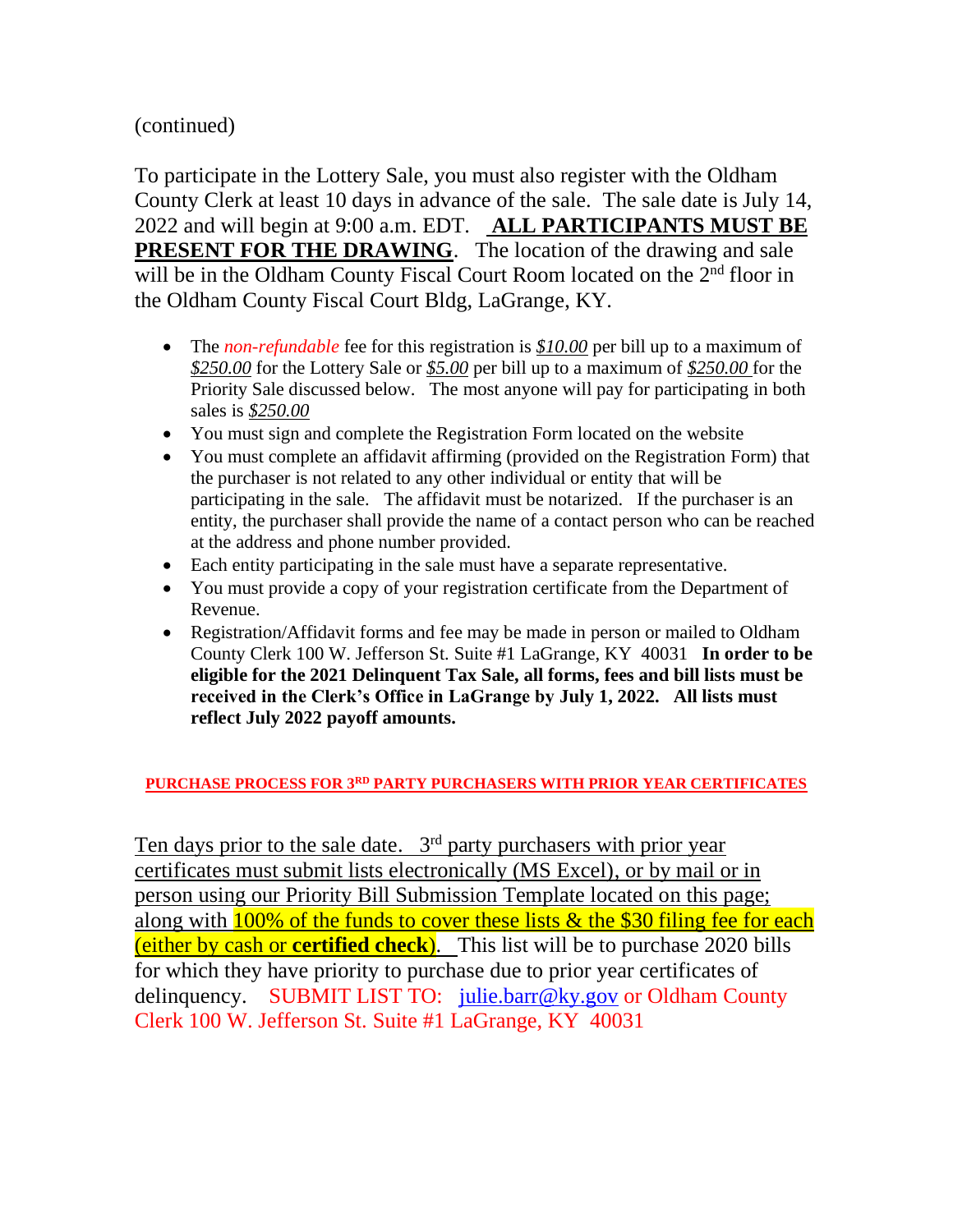Priority lists will be prepared for assignment and removed from the actual lottery sale list prior to the sale process.

#### **TAX SALES PROCEDURES FOR PURCHASERS W/O PRIOR YEAR CERTIFICATES OF DELINQUENCY**

Submission of Lists of Certificates for the **Lottery Sale** – At the same time the registration/affidavit form is submitted (at least 10 days before the sale), an electronic list (MS Excel), or by mail or in person using our Bill Submission Template located on this website of certificates of delinquency you are interested in purchasing at the sale shall be submitted.  $\overline{A 25\%}$ deposit of your list amount & the \$30 filing fee for each, will be required when the list is submitted with the balance due when the sale is complete by cash or **certified check**. SUBMIT LIST TO: [Julie.barr@ky.gov](mailto:Julie.barr@ky.gov) Oldham County Clerk 100 W. Jefferson St. Suite #1 LaGrange, KY 40031

The sale will be conducted in the following manner:

- We will hold a drawing of all participants to determine the order of the sale. Each entity will be allowed to purchase bills in this order until all bills are sold.
- Bills will be sold in the following manner: First 5 Rounds-1 bill each. After  $5<sup>th</sup>$ Round – 3 bills each. \*Depending on number of participants still in, the Clerk may ask if the remaining would like to continue with that method. It may be fluid.
- **All funds must be submitted by cash or certified check made payable to the Oldham County Clerk**.
- The total dollar amount of all certificates purchased including the \$30.00 fee for the assignment and recording of the lien for each bill is due in the Oldham County Clerks Office by 4:00 p.m. the day of the tax sale. If payment (cash or certified check) is not received by this time the bills would be forfeited and available for purchase by any third party purchaser after August 16, 2021.

The information listed on the website (www.oldhamcountyclerkky.com) is provided for your convenience. Any amount due to taxes, fees and/or charges is subject to change and will be based on the current amount due at the time of payment. The Oldham County Clerk's Office is not responsible for information or data obtained from unofficial data sources. If you have questions, contact the Delinquent Tax Office at 502-222-9311 or visit the Oldham County Clerk's Office in person.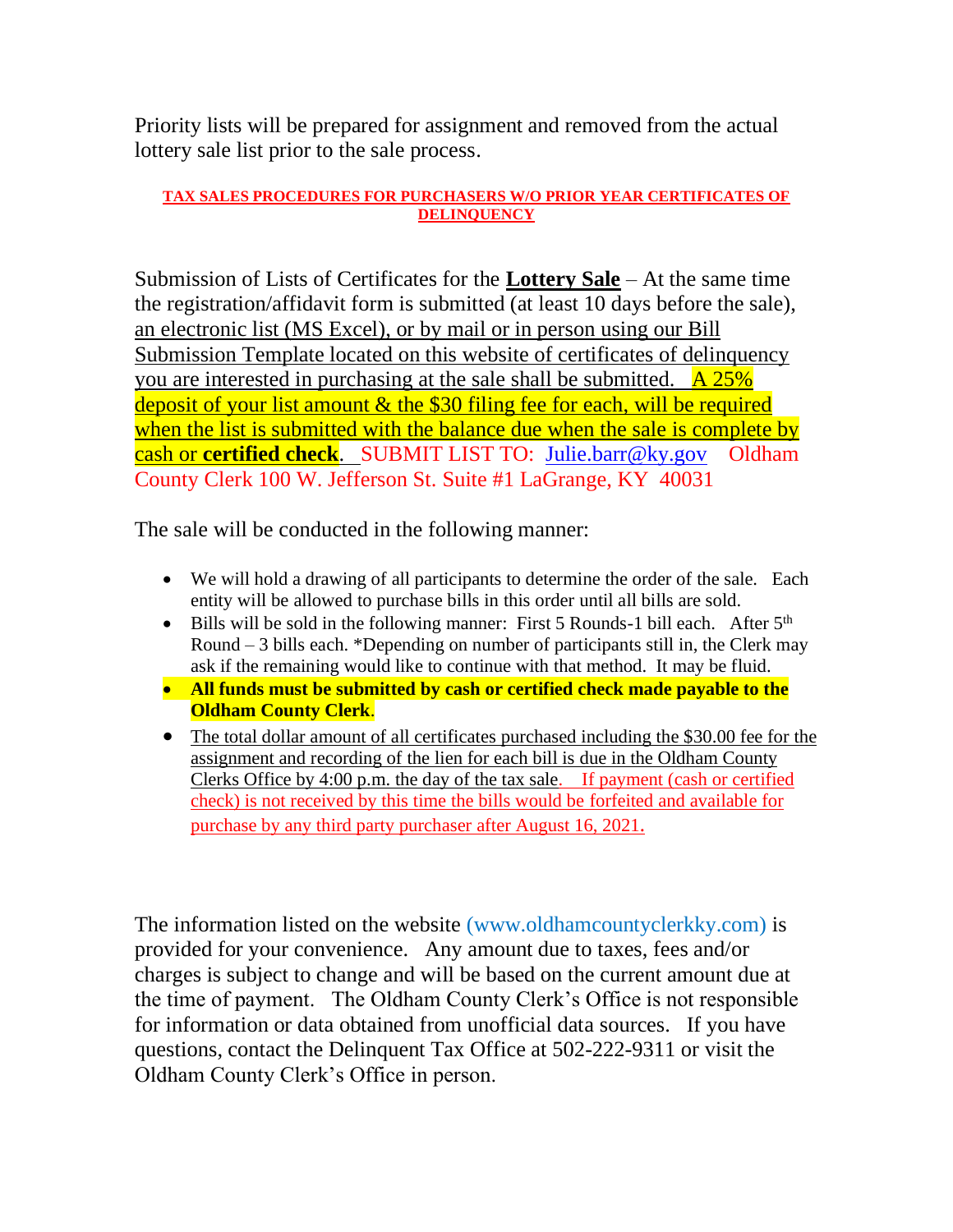### **OLDHAM COUNTY CLERK DELINQUENT TAX SALE REGISTRATION**

Please provide the following information as it will appear on the Certificate of Delinquency. Included a copy of your state registration form (if applicable).

| <b>Name of Third Party:</b> |              |            |
|-----------------------------|--------------|------------|
|                             |              |            |
| <b>CITY</b>                 | <b>STATE</b> | <b>ZIP</b> |
|                             |              |            |

The Oldham County Clerk will require **certified payments**; one for purchase of the certificate & the filing fee of the certificate to place record as the lien (Liens are \$30.00 each) and one for the registration fee.

- A. If you have purchased a certificate of delinquency in a prior year and you intend to purchase the current year's certificate of delinquency on the same property, please submit a "PRIORITY LIST". This list needs to include the following information:
	- 1. Name as it appears on tax bill
	- 2. Bill Number
	- 3. Amount due on current certificate of delinquency.
	- 4. Parcel ID number
	- 5. Prior year certificate bill number(s).
		- 6. Full **certified payment** is required at the time list is submitted. One for payment of the bills  $\&$  the filing fee of \$30.00 per lien One for the registration fee for Priority Sale this fee is \$5.00 per bill up to \$250.00
- B. To participate in the Lottery Sale process please submit a list of current year certificates of delinquency you wish to purchase (for which no prior year claim exists).
	- 1. Taxpayer name as it appears on bill.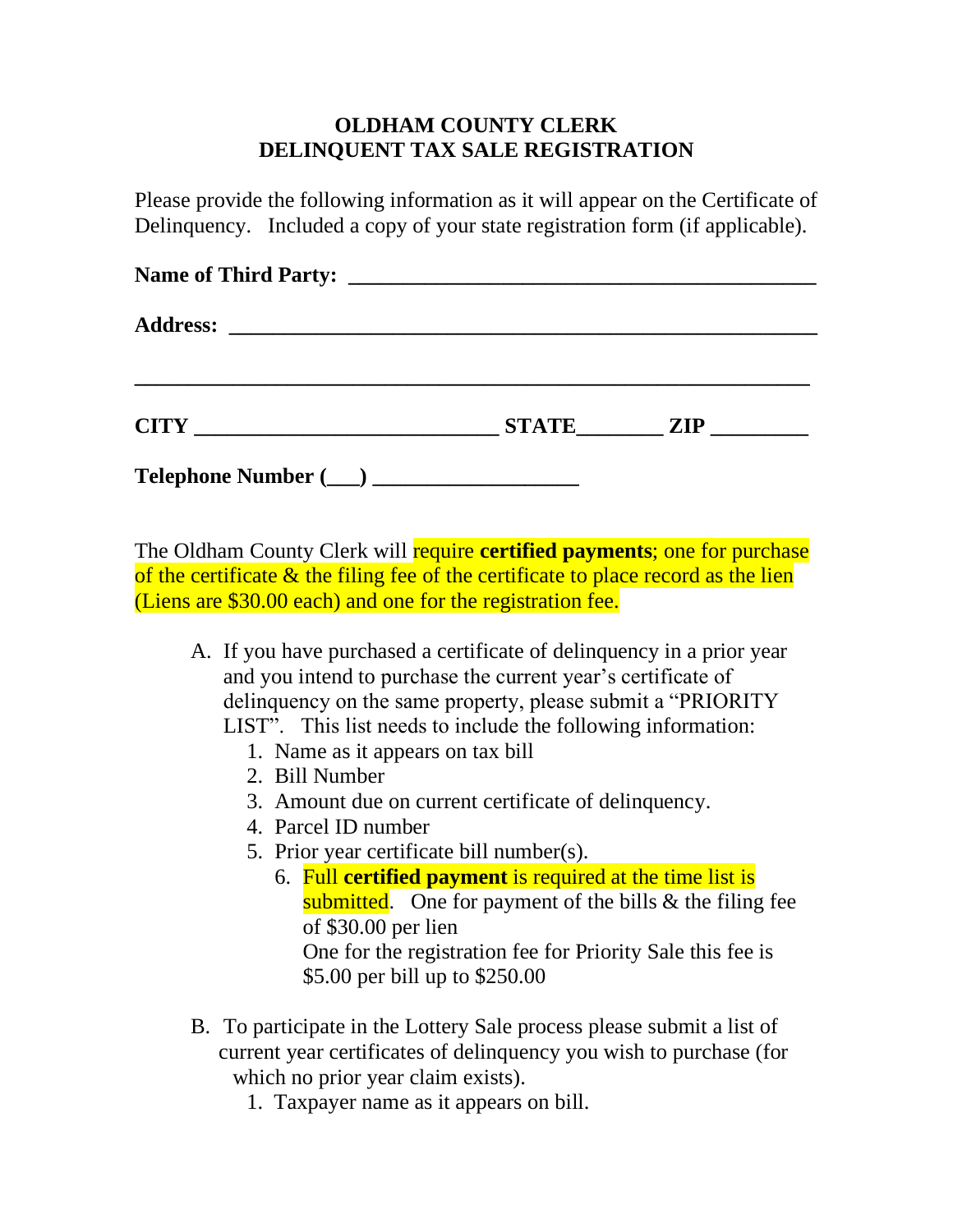- 2. Bill Number
- 3. Amount due on the certificate of delinquency
- 4. Parcel ID number
- 5. Please include 2 separate **certified payments**: One for a 25% deposit of amount due on all bills on list & the filing fee \$30.00 per lien One for the registration fee for Lottery Sale this fee is \$10 per bill up to \$250 A maximum \$250 registration for all Third Party Purchasers.
- Lists can be submitted electronically using MS Excel format, by mail or in person (template can be found on the Oldham County Clerk website). Email list to [Julie.barr@ky.gov](mailto:Julie.barr@ky.gov) or mail or in person: Oldham County Clerk 100 W. Jefferson St. Suite #1 LaGrange, KY 40031
- **Acceptable forms of payment include: Cash or Certified check payable to Oldham County Clerk.**
- Submission of list does not guarantee purchase of tax bills.
- All submitted lists are final, no additions can be made once submitted.